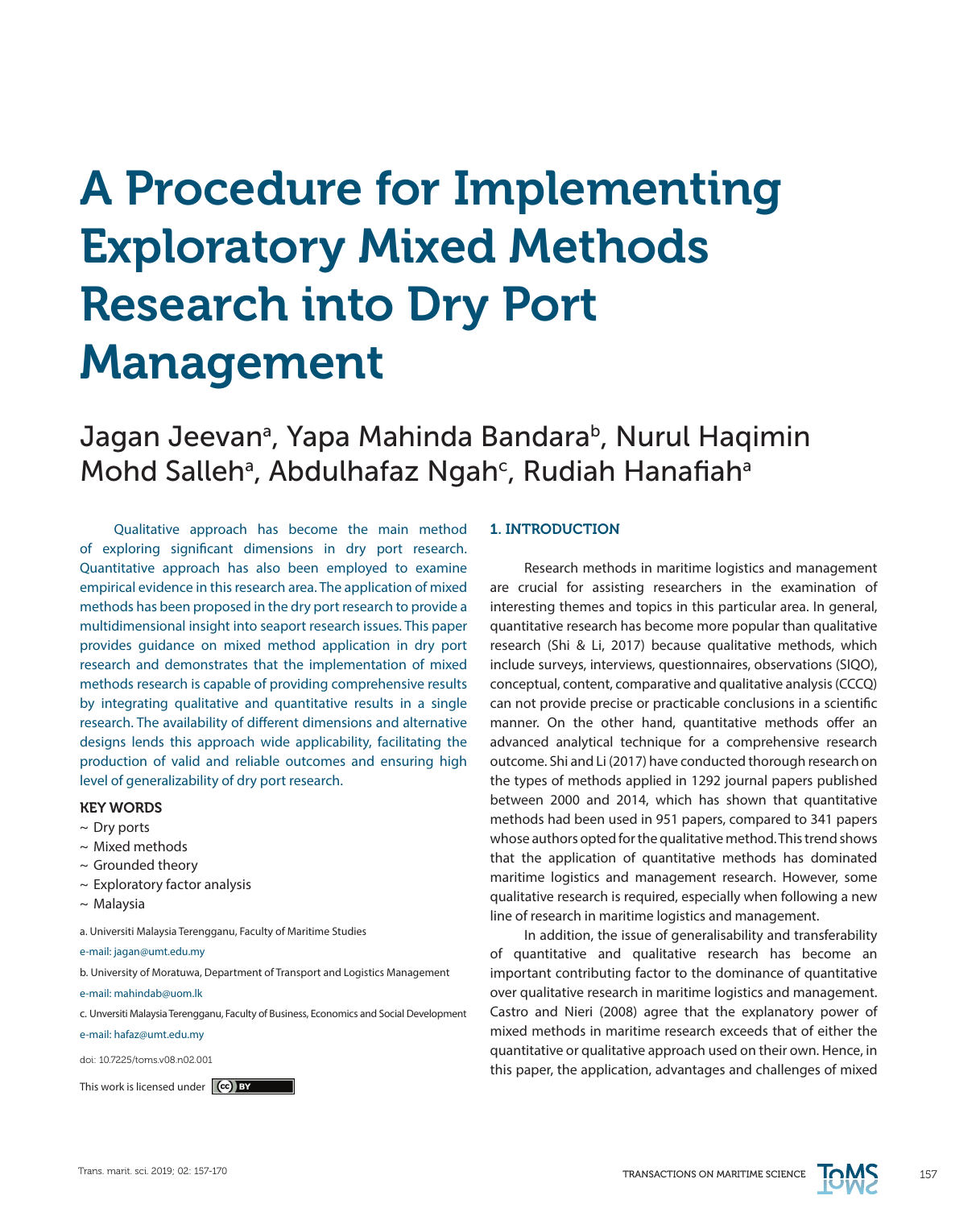methods will be explored in connection with research on dry ports. This paper is organised as follows: Section 2 provides an overview of research methods and their application in dry port research. Section 3 describes the application of mixed methods in Malaysian dry port research, consisting of qualitative and quantitative phases. Section 4 elaborates the strategy of mixing qualitative and quantitative results. The findings are recapitulated and discussed in Section 5.

# 2. APPLICATION OF RESEARCH METHODS IN DRY PORT RESEARCH

Recently, the integration of quantitative and qualitative methods has become the methodological trend in dry port research. The trend became highly noticeable in 2009-2018 in journal papers gathered from reliable sources, especially from prominent journals on maritime logistics and management. Those journals include Transport Policy, Maritime Economics & Logistics, Research in Transportation Economics, Maritime Policy & Management, Research in Transportation Business & Management, Regional Studies, Journal of Transport Geography, Transportation Research Part C: Emerging Technologies, Journal of Coastal Research, The Asian Journal of Shipping and Logistics and Journal of International Logistics and Trade. Nevertheless, qualitative methods are used far more frequently in dry port research than quantitative methods. For example, some of the authors including Ng and Gujar, (2009); Garnwa et al. (2009); Roso and Lumsden, (2010); Cullinane and Wilmsmeier, (2011); Hanaoka and Regmi, (2011); Haralambides and Gujar, (2011); Do et al. (2011); Rodrigue and Notteboom, (2012); Beresford et al. (2012); Ng et al. (2012); Monios and Wilmsmeier, (2012); Padilha and Ng, (2012); Ng et al. (2013); Bask et al. (2014); Jeevan (2015); Li et al. (2015) and Nguyen and Notteboom, (2016) have employed qualitative approach in dry port research (see Table 1).

On the other hand, the use of quantitative method in dry port research is lagging behind the qualitative method. Owing to limited literature on dry port research, an emerging prospect in seaport systems, as well as to the dynamic environment of the maritime sector, there is little opportunity to use the quantitative method in this specific area, giving more room to qualitative research. Mixed methods research combines the elements of both qualitative and quantitative research approaches during data collection, analysis and inference for the broad purposes of breadth and depth of understanding and corroboration (Johnson et al., 2007, p. 123). Effectiveness is the main reason for the application of mixed methods research, since its output exceeds that of mono method studies (Onwuegbuzie & Leech, 2004). The combination of insights and procedures from two different paradigms provides a more productive and effective solution resulting in a superior product (Johnson & Onwuegbuzie, 2004).

It offers separate interpretations of identifiable qualitative and quantitative data, providing a more coherent and comprehensive output than either mono method (Tashakkori & Creswell, 2007).

# 3. MIXED METHODS RESEARCH IN MALAYSIAN DRY PORTS

Mixed methods design consists of 4 main designs, namely: triangulation, embedded, explanatory and exploratory designs (Creswell & Clark, 2007). Triangulation design concurrently collects qualitative and quantitative data, merges both sets of data and uses the outcome to address a research problem (Jick, 1979). Embedded design simultaneously collects qualitative and quantitative data, with one form of data supporting the other (Tashakkori & Teddlie, 2003). In explanatory design, quantitative data are collected first, following which qualitative data are used to explain and elaborate quantitative results in detail (Creswell & Clark, 2007). Exploratory design starts from qualitative data and then collects quantitative information. The aim of this design is to gather qualitative data to explore the phenomenon and follow up by using quantitative data to explain the relationships between the previous data (Creswell, 2008).

In this paper, the application of exploratory design in Malaysian dry port research is elaborated. The research questions include: RQ1(*What are the roles and challenges of existing Malaysian dry ports in the container seaport system?*) and RQ2 (*What are the strategies for enhancing Malaysian dry port operations and further development?*). These two research questions are answered in the qualitative phase. Then, an additional research question: RQ3 (*Which influencing factors of Malaysian dry port operations are vital for container seaport competitiveness?*) is answered in the quantitative phase. These three subsidiary research questions have been developed to answer the primary research question exploring the PRQ (*In what way does dry port development in Malaysia contribute to the competitiveness of container seaports in the container seaport system?*). The application of mixed methods does not imply that two types of data sets are literally mixed. The mixing strategy in mixed methods needs to be used from the beginning of research. Hence, all research questions have been answered in the qualitative phase and one validated in the quantitative phase.

The qualitative approach overcomes limitations described in literature dealing with the role, challenges and strategy of dry port development in container seaport systems. The quantitative approach validates results obtained using the qualitative method and analyses the influencing factors of Malaysian dry port operations to determine the impact of dry ports on seaport competitiveness. Qualitative method gives us a better understanding of the inner experience of participants, explores areas not yet thoroughly researched, discovers relevant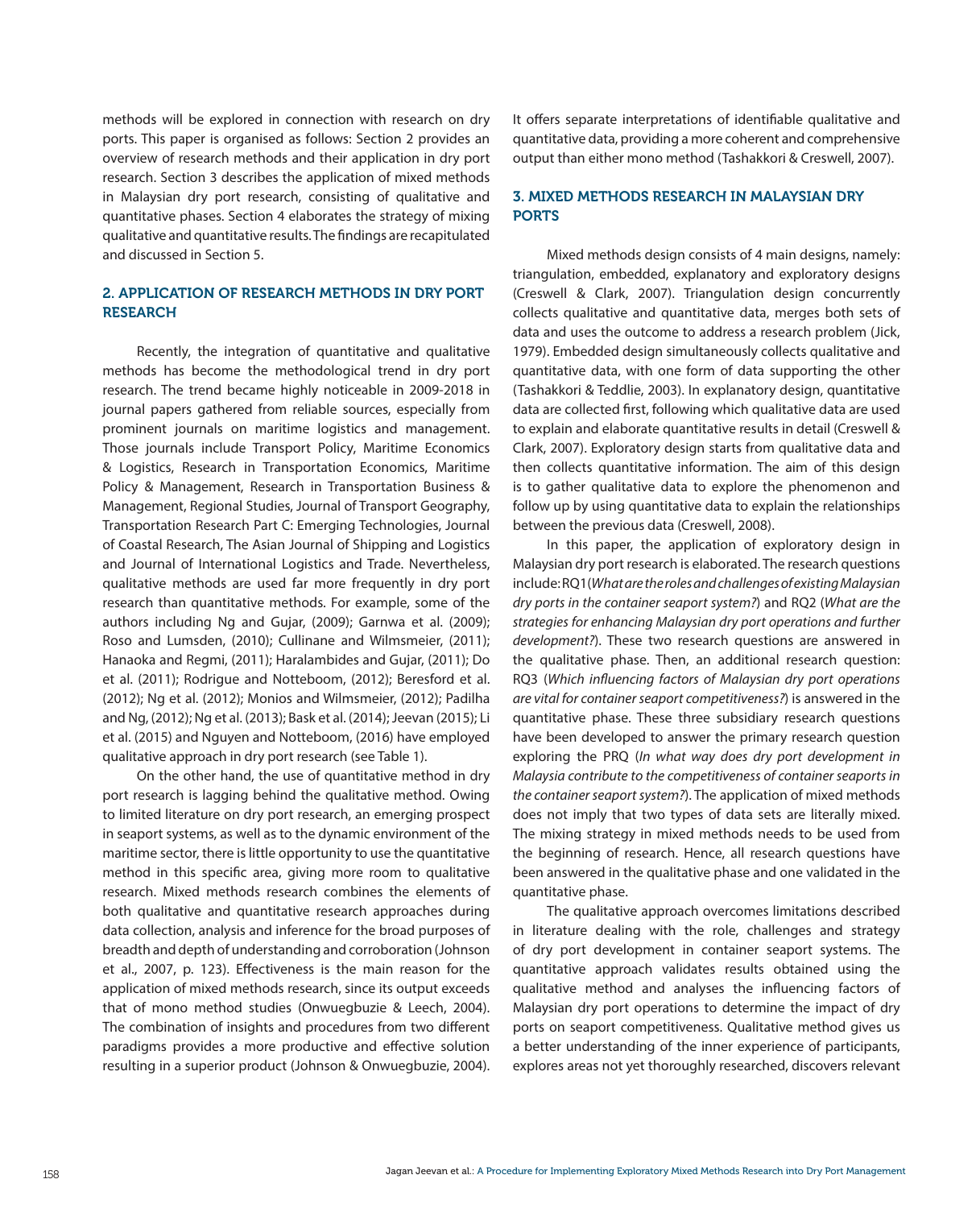#### Table 1.

Application of research methods in dry port research.

| <b>Author</b>                                                        | <b>Research methods</b>                          |
|----------------------------------------------------------------------|--------------------------------------------------|
| Ng, A.Y. and Gujar, G.C., 2009.                                      | In-depth interviews                              |
| Garnwa, P., Beresford, A. and Pettit, S., 2009.                      | <b>SWOT Analysis</b>                             |
| Roso, V. and Lumsden, K., 2010.                                      | Extensive literature review & in-depth interview |
| Wei, J., Sun, A. and Zhuang, J., 2010.                               | A Fuzzy Analytical Network Process (FANP)        |
| Cullinane, K. and Wilmsmeier, G., 2011.                              | Application of Port Life Cycle                   |
| Henttu, V. and Hilmola, O.P., 2011.                                  | Macro gravitational models of distribution       |
| Hanaoka, S. and Regmi, M.B., 2011.                                   | Case study                                       |
| Haralambides, H. and Gujar, G., 2011.                                | In-depth interviews                              |
| Do, N.H., Nam, K.C. and Le, Q.L.N., 2011.                            | Case study                                       |
| Veenstra, A., Zuidwijk, R. and Van Asperen, E., 2012.                | Simulation                                       |
| Rodrigue, J.P., and Notteboom, T., 2012.                             | Case study                                       |
| Beresford, A., Pettit, S., Xu, Q. and Williams, S., 2012.            | In-depth interviews                              |
| Ng, A.K. and Cetin, I.B., 2012.                                      | Case study                                       |
| Monios, J. and Wilmsmeier, G., 2012.                                 | Literature review                                |
| Padilha, F. and Ng, A.K., 2012.                                      | In-depth interviews                              |
| A. K.Y. Ng, F. Padilha, and A.A. Pallis, 2013                        | In-depth interviews                              |
| Bask, A., Roso, V., Andersson, D. and Hämäläinen, E., 2014.          | Case study                                       |
| Ambrosino, D. and Sciomachen, A., 2014                               | Mathematical programming model                   |
| Crainic, T.G., Dell'Olmo, P., Ricciardi, N. and Sgalambro, A., 2015. | Mathematical programming model                   |
| Jeevan et al., 2015                                                  | In-depth interviews                              |
| Li, Y., Dong, Q. and Sun, S., 2015.                                  | Case study                                       |
| Nguyen, L.C. and Notteboom, T., 2016.                                | Case study & SWOT analysis                       |
| Jeevan et al., 2018a.                                                | Regression analysis                              |
| Jeevan et al., 2018b.                                                | <b>Exploratory Factor Analysis</b>               |
|                                                                      |                                                  |

variables that can be used in the quantitative method and offers a comprehensive approach to studying the phenomena.

This research has a combination of exploratory and explanatory purposes, taking both inductive and deductive approaches. First, it is exploratory-based, due to being a limited study aiming to determine the role of Malaysian dry ports and the challenges they face in the seaport system. Limited research has been conducted to identify and address strategies to overcome these challenges in dry port operations. An inductive approach is suitable for exploring this issue using

the qualitative approach, which falls under the philosophy of constructivism. Second, the deductive approach is required to address the important factors influencing dry port operations in the container seaport system. Explanatory research is required because it establishes the correlation between dry ports and the competitiveness of container seaports. The correlation between dry port and container seaport competitiveness is addressed in the quantitative phase which falls under the philosophy of postpositivism (see Table 2).

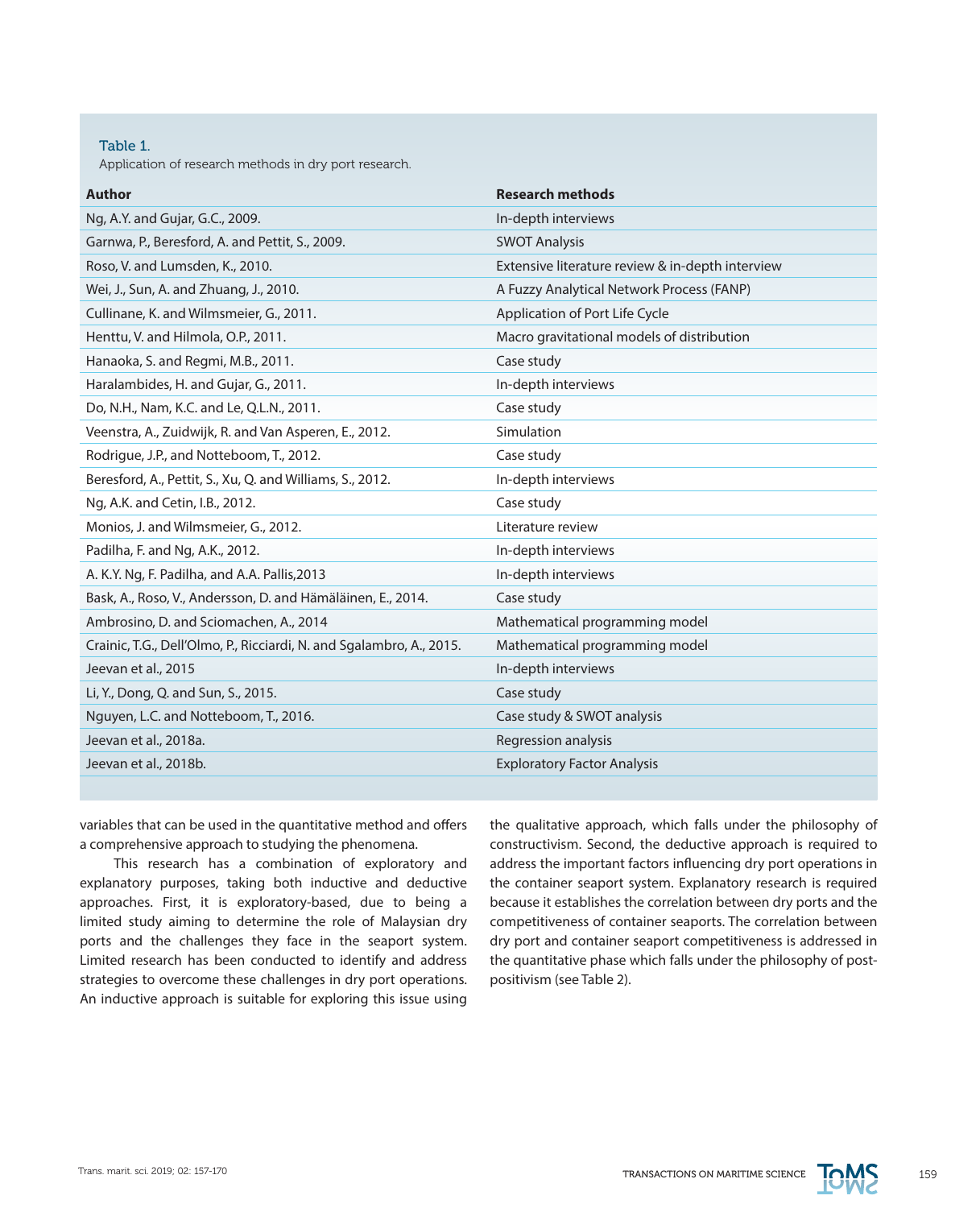Table 2.

Inductive and deductive phase.

| Phase & approach                                                  | <b>Research approach</b>                                                                                                                                                                                                      |                                                                                                                                           |  |  |
|-------------------------------------------------------------------|-------------------------------------------------------------------------------------------------------------------------------------------------------------------------------------------------------------------------------|-------------------------------------------------------------------------------------------------------------------------------------------|--|--|
|                                                                   | Phase 1- Inductive                                                                                                                                                                                                            | Phase 2- Deductive                                                                                                                        |  |  |
| Input                                                             | Interview with dry port operators, seaport<br>authority and operators, and government<br>bodies.                                                                                                                              | Compilation of online questionnaire and<br>its distribution to dry port stakeholders.                                                     |  |  |
| <b>Process</b>                                                    | Grounded theory to identify the main<br>theme of each section.                                                                                                                                                                | Exploratory factor analysis for data<br>validation.                                                                                       |  |  |
| <b>Output</b>                                                     | In-depth insight into the role of dry ports<br>and the challenges faced in the container<br>seaport system.<br>Identification of factors influencing dry<br>port operations.<br>Platform established for<br>Phase 2 research. | Validation of factors influencing dry port<br>operations.<br>Determining the correlation between dry<br>port and seaport competitiveness. |  |  |
| Malaysian                                                         |                                                                                                                                                                                                                               |                                                                                                                                           |  |  |
| dry port                                                          |                                                                                                                                                                                                                               |                                                                                                                                           |  |  |
|                                                                   |                                                                                                                                                                                                                               |                                                                                                                                           |  |  |
| Phase 1: Qualitative method<br>(Grounded Theory)                  |                                                                                                                                                                                                                               | Phase 2: Quantitative method<br>(exploratory factor analysis)                                                                             |  |  |
|                                                                   |                                                                                                                                                                                                                               |                                                                                                                                           |  |  |
| Role of dry ports in seaport system<br>1.                         |                                                                                                                                                                                                                               | Validation of the output (3) from qualitative<br>phase in quantitative phase for the<br>generalisation                                    |  |  |
|                                                                   |                                                                                                                                                                                                                               |                                                                                                                                           |  |  |
| 2. Challenges, opportunity & strategy for dry port<br>development | 1.<br>2.                                                                                                                                                                                                                      | Influencing factors of dry port operations<br>Implication of dry port for the container<br>seaport competitiveness                        |  |  |

3. Influencing factors of dry port operations in the container seaport system and the implication for container seaport competitiveness.

Development of Malaysian dry ports & improvement in container seaports competitiveness level.

# Figure 1.

Questionnaire mixing in mixed methods (Source: Authors).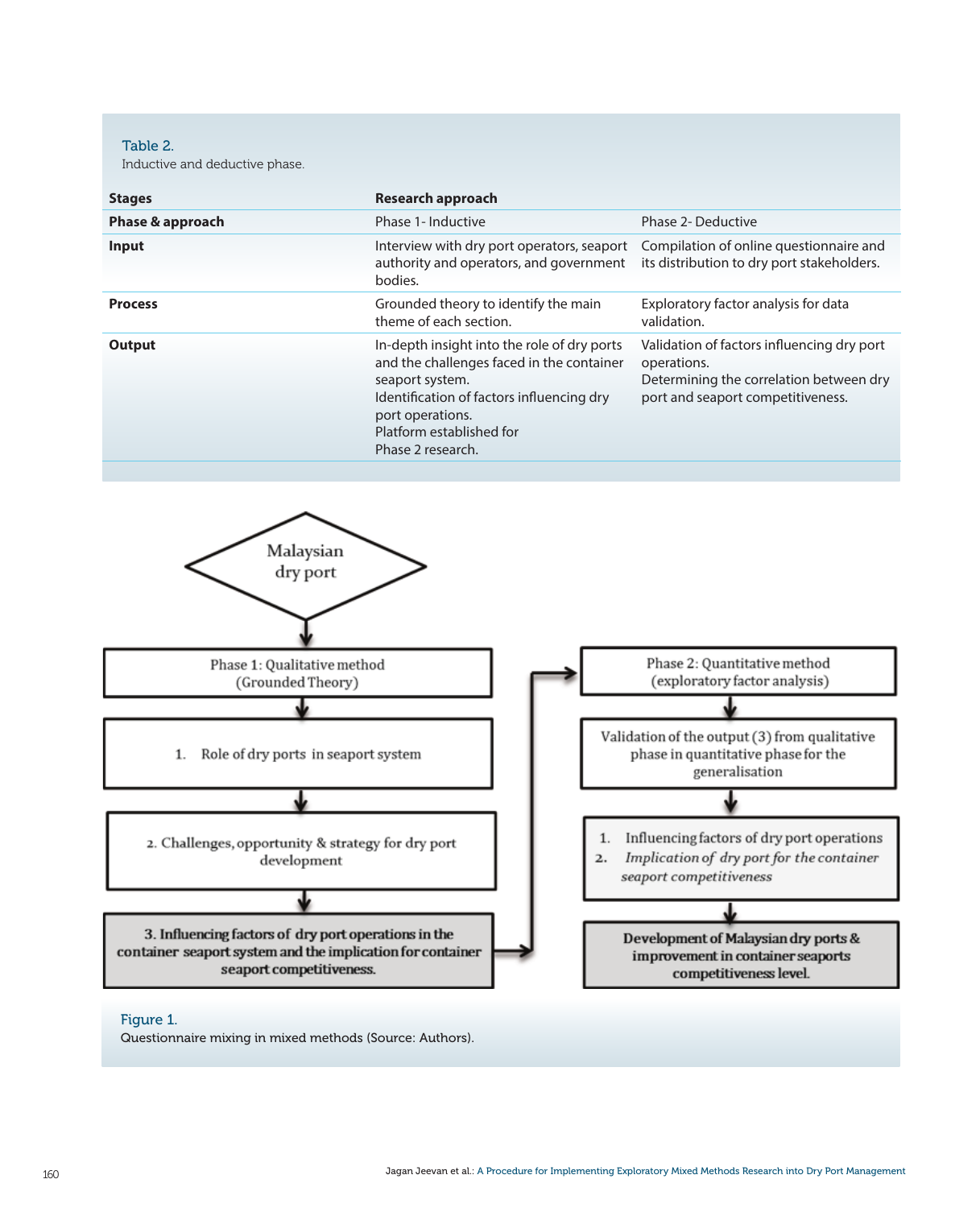A combination of qualitative and quantitate approaches has been incorporated into this paper using exploratory mixed methods design. A pragmatic dimension is required to and strategies for dry port development. Then, in the emergence in the emergence in the emergence in the emergence in the emergence in the emergence in the emergen rationalise and generalise the outcome from a broader point of the question which influencing factors of d view. Moreover, conducting research using the mixed method vital for seaport competitiveness was also ra prevents the occurrence of some potential issues that might plevents the occurrence or some potential issues that might is phase, the answers obtained in the quantative<br>plague mono-method research, such as small sample size, been validated by asking two main questions, i. initations with respect to database validation and difficulty fully influencing factor of dry port operations and understanding the research problem (Bryman et al., 2008).

Alternatively, there are two different stages involved, Alternatively, there are two different stages involved,<br>beginning with the qualitative phase and followed by the **3.1. Qualitative Phase** quantitative phase. The first phase involves qualitative data obtained from a small number of individuals, followed by a statush the qualitative phase, information survey conducted on a large and selected population. The survey conducted on a large and selected population. The limitalysian dry ports was collected, rins in<br>purpose of quantitative data in this design is to refine and licelected from a number of experienced in .<br>expand initial findings in order to obtain detailed and generally in the proces applicable results. The advantage of this design is that it allows the researcher to identify measures based on data collected from respondents. Face-to-face interviews are a better method of learning participants' views than approaching the respondents with a predetermined set of variables (Creswell, 2008). Creswell adds that this design can be tested by considering the length of own perspective on the role of dry ports and time required for its execution. After pretesting, the researchers must decide which themes to measure in the quantitative data collection stage.

special attention was paid to carefully formulate questions so as to decide to optimise resources and propose a ne to ensure application of the mixed strategy from the beginning of burategy (DuBrin, 2003) on be

ination of qualitative and quantitate approaches the research. Three main questions have been formulated in the<br>in the integration of the integrations in the integration of the integrations in the integration of the integr qualitative phase to identify the role, challenges, opportunities and strategies for dry port development. Then, in this same phase, the question which influencing factors of dry port operations are vital for seaport competitiveness was also raised. In the second phase, the answers obtained in the qualitative phase have been validated by asking two main questions, i.e. what is the influencing factor of dry port operations and what impact do dry g the research problem (Bryman et al., 2008). ports have on seaport competitiveness as indicated in Figure 1.

#### 3.1. Qualitative Phase

During the compilation of questionnaires for both phases, management were selected because this group ha In the qualitative phase, information about the role of Malaysian dry ports was collected. This information needs to be collected from a number of experienced individuals participating in the process (Morse & Mitcham, 2002). Therefore, in this research, experienced respondents from various organisations were r to identify measures based on data collected from selected to share their experience with dry port development in Face-to-face interviews are a better method of Malaysia. The respondents came from the ranks of Malaysian dry  $\frac{1}{2}$ port operators, Malaysian seaport authorities, seaport operators erparits views than approacining the respondents port operators, malaysian seaport dathomets, scaport operators<br>ermined set of variables (Creswell, 2008). Creswell and governmental bodies. Each of these groups provided its own perspective on the role of dry ports and the challenges they for its execution. After pretesting, the researchers face. In this stage, a convenient sampling design was adopted to choose eligible and potential participants of the face-to-face which themes to measure in the quantitative data and to choose engible and potential participants of the face-to-face<br>interview. A total of 14 participants from middle and top-level management were selected because this group has the authority to decide to optimise resources and propose a new development strategy (DuBrin, 2003) on behalf of their organisations. The



#### Figure 2.

Key processes in Grounded Theory (Source: Adapted from Creswell (2013)). (2013))

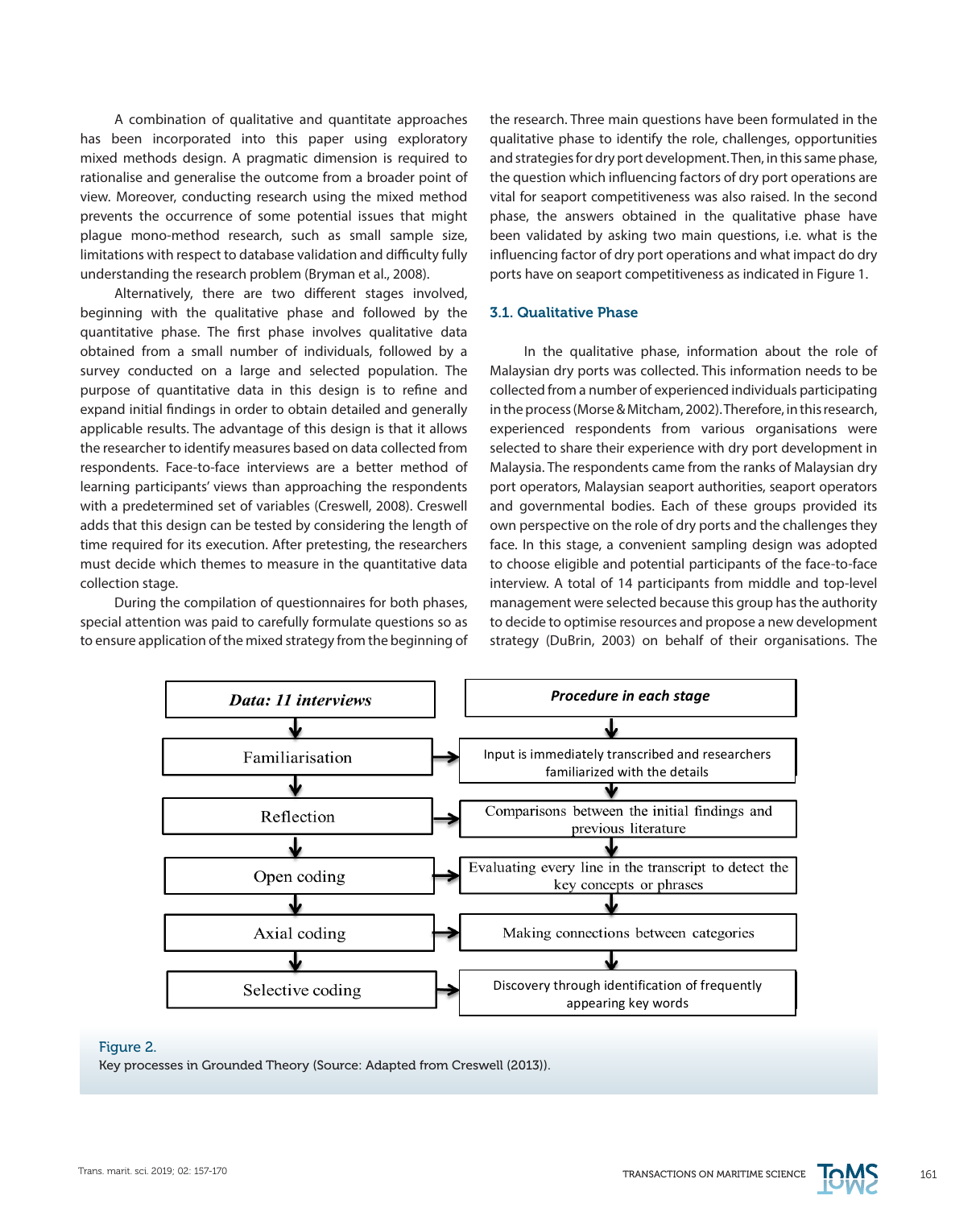results of this phase have been analysed using grounded theory to answer the research question, with the additional output being the transition to the second phase.

Grounded theory was applied in the first phase of the research because it is the best approach to examining dry port operations in the Malaysian container seaport system. The limited amount of research suggests that the issue of dry ports has not been addressed in-depth, and provides only vague information on the emergence of dry ports in the container seaport system in Malaysia. In this respect, the research used grounded theory to arrive at clear conclusions on how dry port operators, seaports, policy makers and transport operators feel, think, and behave in the context relative to the two proposed secondary research questions. The grounded theory approach pursues generalisations by making comparisons across the social situation and has the capacity to encompass many different data and analytical perspectives with real-world problem solving (Corbin & Strauss, 2008). This advantage, crucial for the research, ensures the integration of data from various stakeholders, including dry port operators, to provide a systematic approach to proposed secondary research questions.

During data analysis using grounded theory, five steps were followed to identify significant themes for each interview question (see Figure 2). First, familiarisation was used to immediately transcribe inputs and familiarise the researchers with the details. In the reflection stage, initial findings were compared with previous literature. Open coding and axial coding are the following steps. They involve the evaluation of transcript content to identify key concepts and establish how they are connected. Finally, selective coding, as the last procedure in grounded theory, aims to examine new findings by identifying frequent appearance of key words. During this stage, themes for SRQ1, 2 and 3 have been developed.

#### 3.2. Qualitative Data Analysis

Questions asked in the interview sessions were divided into three main sections. The first section concerned the role of dry ports in the Malaysian seaport system. There were six questions in this section: the definition of dry ports, objectives and functions of dry ports, the clients of dry ports, inquiries into dry ports' operation and the benefits of the assistance of dry ports in managing cargoes transported to and from seaports. The second section examined the challenges faced by dry ports in the seaport system. The interview questions in the final section concerned the influencing operating factors of dry ports and consist of two main parts. The first part is about important factors contributing to the development of dry ports and seaport competitiveness.

According to Suddaby (2006), grounded theory is an interpretative process involving the researcher and the data. The usage of the qualitative software for data interpretation is not advisable because that software is incapable of detecting theoretical sensitivity, which is crucial in an interview session. Theoretical sensitivity is the ability to derive concepts from data to develop a theory. Theoretical sensitivity facilitates the formation of assumptions and knowledge structure from description to theoretical analysis (Parker & Roffey, 1997). Theoretical sensitivity develops from professional experience, personal experience, knowledge and skills (Strauss & Corbin, 1998).

# 3.3. Bias Management Procedures for the Qualitative Phase

Bias management throughout the research ensures the quality of the research. Typically, bias occurs during presentation and report writing (Creswell, 2013). During the qualitative phase data collection, the most important technique of bias minimisation is the establishment of rapport and trust with the respondents (Zikmund et al., 2010). Therefore, in this research, the respondents were contacted by telephone and email, which allowed the researchers to understand their social context before holding the interview. Apart from rapport establishment, several other, subsequent strategies have been implemented in the qualitative phase. The first is being ethical, especially during data analysis and the presentation of findings (Rudestam & Newton, 2001). The researchers must not allow their personal experience, beliefs and judgements to affect the interviews. Moreover, the interview sessions were recorded for reference and final data integration (Creswell, 2013). Second, sensitive and offensive language must be avoided. For example, gender-biased words, suggesting judgements or reinforcing stereotypes are an undesirable category of expression (Rudestam & Newton, 2001). Third, the use of appropriate research terminology and four interview and survey questions need to be pre-tested (Creswell, 2013). Finally, interview and online survey questionnaires need to be pre-tested to prevent any bias in the data collection procedure.

# 3.4. Reliability and Validity of Qualitative Results

First, the reliability of the qualitative phase was examined by establishing recording procedures for field notes (Kirk & Miller, 1986). High reliability can be established by preparing four separate field notes, namely: a condensed account which contains the recordings of what happened, expanded account consisting of a log of events drawn up immediately after each interview session, the field work journal of cognitive experiences, such as ideas, emotions, mistakes and concerns noted during the interview session and finally a running record of interpretation drawn up during the interview (Kirk & Miller, 1986).

The second reliability test in this phase was cross-checking. Cross-check coding was incorporated into this phase to improve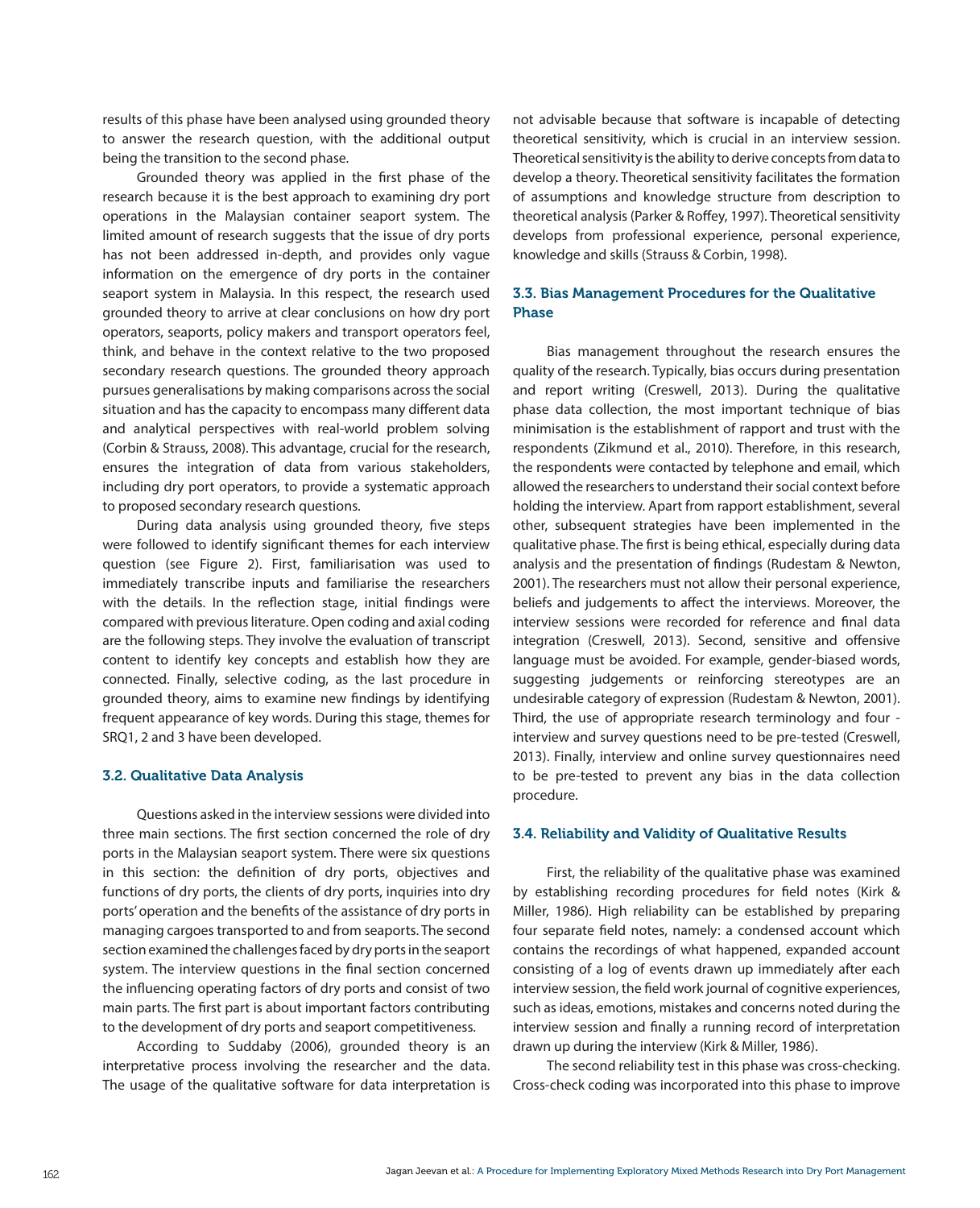reliability, since humans are prone to judgement errors (Franklin & Jordan, 1997). Increasing reliability and coming up with new concepts or theories based on existing data sources are of key importance in this phase. During qualitative data analysis, crosschecking using various coding processes was implemented. Open coding, axial coding and selective coding were executed to improve the interpretation of data received from respondents and increase the reliability of output in this phase. Multiple crosschecks against existing literature were performed during coding sessions to devise a solid concept based on new findings.

Data reliability was improved by regularly checking the transcripts to ensure that they do not contain obvious mistakes made during transcription (Creswell, 2013). Transcripts were made after each interview session while the memory of the interview with the respondent was still fresh, to reduce the percentage of transcription mistakes. Once the text was transcribed, the transcript was re-checked several times to ensure data credibility.

To validate the results obtained in the qualitative phase, triangulation or purposeful sampling was implemented during the interview session. The triangulation technique is a cross-case analysis used for testing findings during the interview session (Reason & Rowan, 1981). For example, in this study, dry port operators were asked about, e.g. the type of services provided by Malaysian dry ports, the facilities they currently have and the relationship of Malaysian dry ports with other seaports. After gathering the information from Malaysian dry port operators, dry port stakeholders or clients were asked the same questions. If the answers provided by different organisations to the same question are largely similar, the finding is highly trustworthy (Reason & Rowan, 1981). The triangulation technique is the replication of



# Figure 3.

Themes developed during grounded theory (Source: Authors).

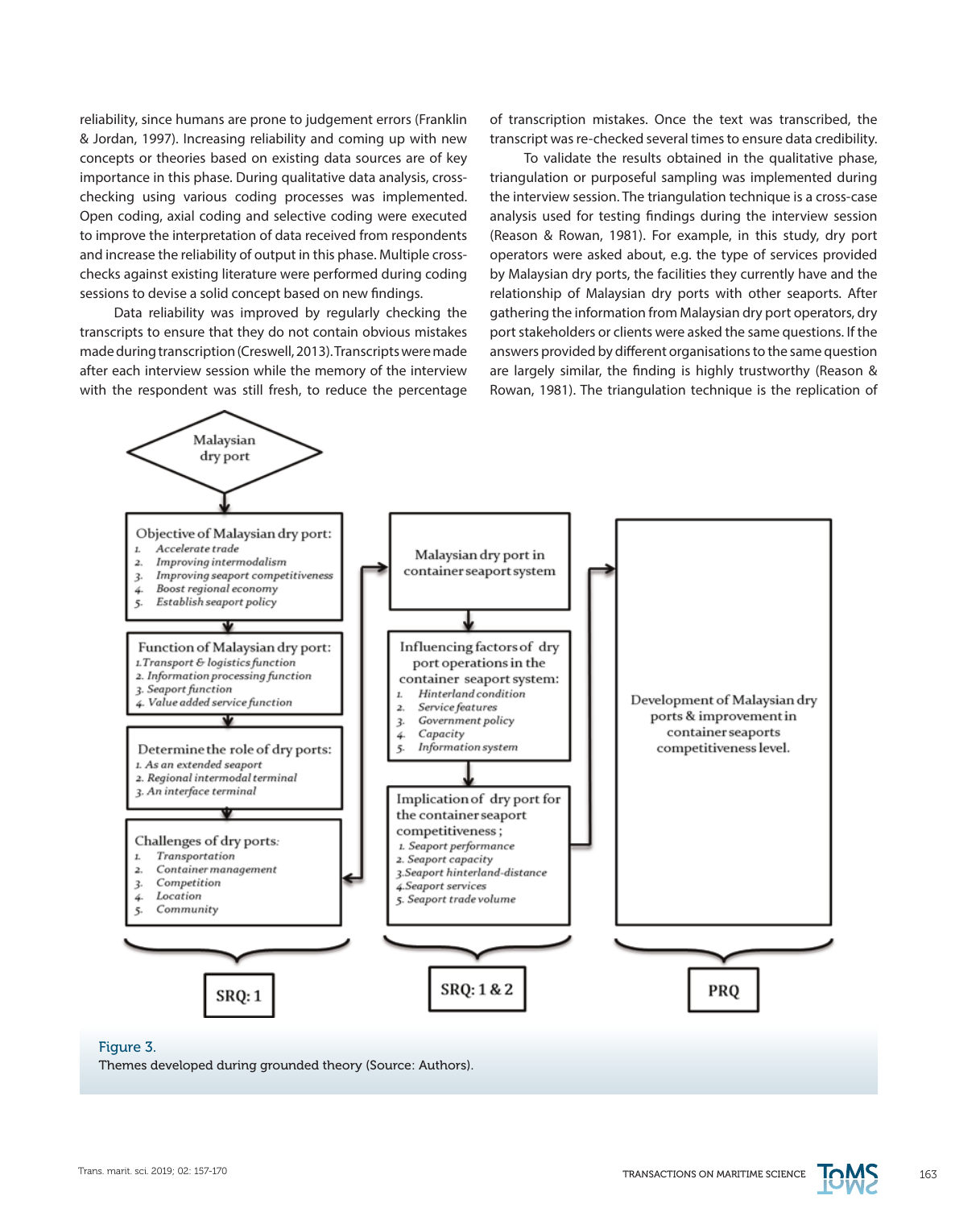the finding using data collected from new participants, settings and events (Guba & Lincoln, 1994). In this study, inputs from dry port operators, seaport authorities, seaport operators and governmental bodies were found to be largely similar during cross-case analysis.

Furthermore, reflexivity was used as a sequential test to verify the validity of qualitative data. Reflexivity is the ability to examine oneself (Padgett, 2009). During data gathering, open disclosure of preconceptions and assumptions may affect the output (Padgett, 2009). Thus, neither emotional struggle nor conflicts of interest must influence the researcher during the interview session, which reduces the biasness of results.

To ensure optimum validity of data collected in the qualitative phase, the members' checks technique was applied. At this point, all collected data were sent to participants of the research to obtain feedback. In qualitative research, feedback from participants helps validate the interpretation of the interview (Tutty, 1996). Next, spending prolonged time in the field is one of the methods of determining the validity of collected data, which allows the researcher to develop an in-depth understanding of the phenomenon. The greater the experience with the participants and the phenomenon, the higher the

accuracy or validity of the findings (Creswell, 2013). Although allocated interview time is only 30-40 minutes, participants are motivated with additional questions, that prolong the interview to over an hour.

Transcripts were checked regularly to ensure that they did not contain obvious mistakes made during transcription (Creswell, 2013). The transcription was carried out after each interview session to draw on fresh memories of the interview with the respondent, to reduce the percentage of transcription mistakes. In addition, the transcripts were re-checked several times to improve data credibility. Figure 3 indicates the themes developed during grounded theory.

## 3.5. Quantitative Phase

The objective of the quantitative phase is to validate data on the dry ports' operating factors and their impact on competitiveness of Malaysian seaports. The sample for the quantitative phase was 170 respondents, selected among dry port stakeholders. The respondents came from a variety of groups, such as freight forwarders, shippers, shipping lines and hauliers, rail operators and seaports. They are the key players in dry port



#### Figure 4.

The flow of mixed methods implementation (Source: Authors).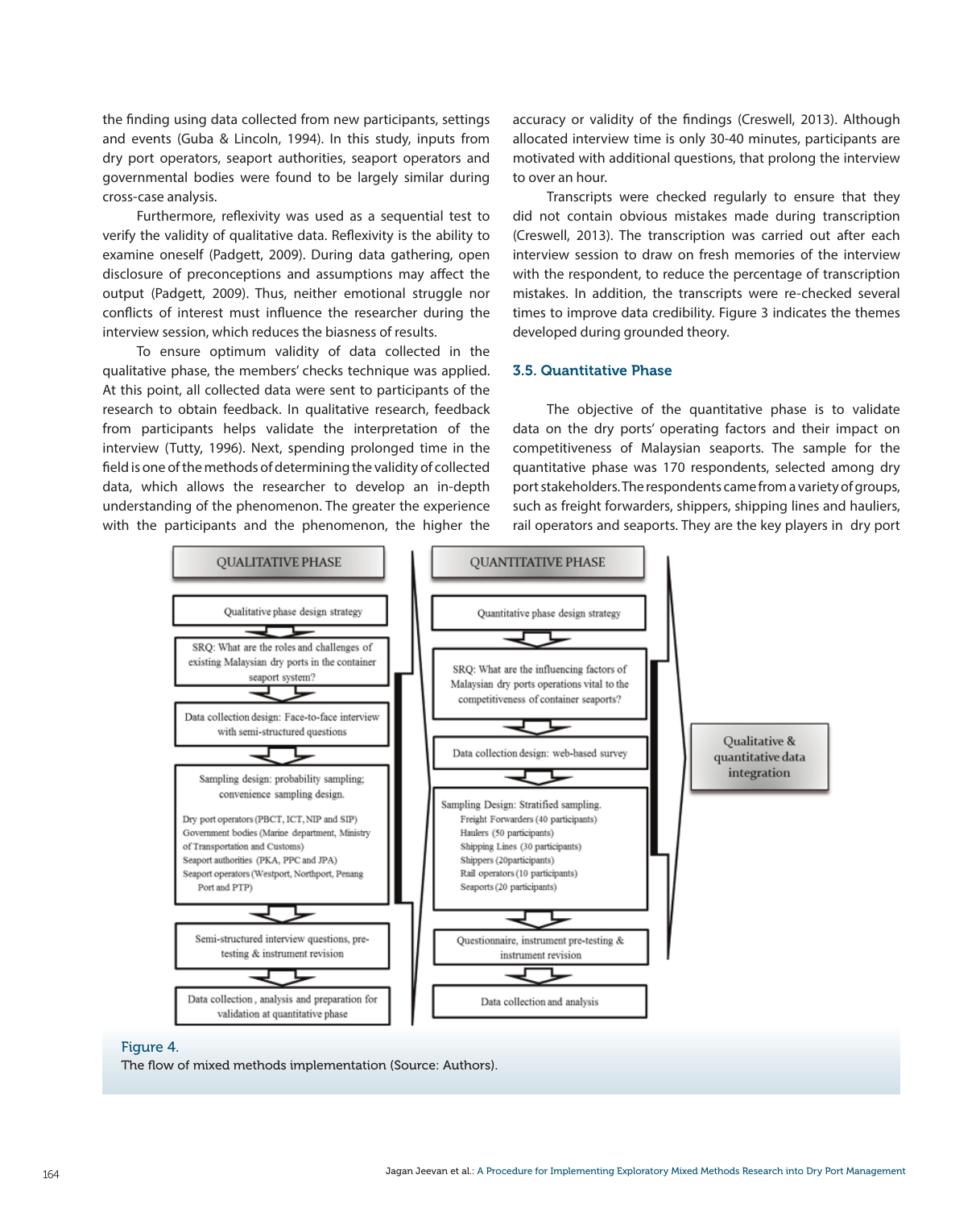operation and have a significant role in dry port operations in the seaport system (Roso & Lumsden, 2010). The results obtained from this group refine and expand qualitative findings (Creswell, 2013). In this stage, online survey was chosen as means of questionnaire distribution. Stratified sampling was used to garner adequate data to analyse multiple subpopulations. It is an effective sampling strategy for studying the characteristics of a particular population, its points of view or standings on certain issues (Creswell, 2008).

In the quantitative phase, a mixture of descriptive and inferential statistical analysis was used by exploratory factor analysis (EFA). EFA is exploratory in nature and examines main dimensions to derive a concept, theory or model from a large set of items (Williams et al., 2010). In this research, EFA was used to validate and explore the correlations between the factors that influence Malaysian dry port operations and the impact of dry ports on seaport competitiveness. The objective of the second phase of the research was to evaluate these factors and construct a parsimonious description of the data structure. Both approaches are important for defining newly developing features or dimensions of factors that underline the set of items (Tabachnick & Fidell, 2000). The nature of this research is mixed methods, focusing on exploratory sequential design and an application of EFA to validate the themes emerging from the constant comparison phase (Creswell & Clark, 2007). According to Hurley et al. (1997), the EFA technique is suitable for factor exploration and evaluation compared to confirmatory factor analysis (CFA).

The initial exploration provided detailed and generalised results using the following quantitative analysis. The combination of qualitative and quantitative approach allows an exploration of views by listening to participants and following up with sequential questions to gain additional information on certain phenomena (Tashakkori and Teddlie, 2010). Figure 4 illustrates the research flow of two different methodologies integrated to provide answers to subsidiary research questions (SRQ). Meanwhile, the primary intention of the integration of data obtained in the qualitative and quantitative phases is to answer the primary research question (PRQ).

# 3.6. Quantitative Data Analysis

Statistical analysis of quantitative results was conducted using Statistical Package for Social Science software (SPSS) version 22.0. Analysis results were displayed in table, chart and graph form. However, the interpretations of the impact of dry port development on container seaport competitiveness have been derived by integrating data from both phases.

# 3.7. Bias Management Procedures in the Quantitative Phase

The application of EFA requires a bias analysis using Common Method Bias (CMB). Therefore, the common method bias has been conducted through Harman single factor analysis for using EFA, where all 42 variables loaded into a single factor. In any analysis, the newly introduced common latent factor accounts for over 50 percent of the variance indicating the presence of bias in the result (Eichhorn, 2014). However, in this research, the Common Method Variance (CMV) value was 27.015 percent and clearly indicates the absence of bias in the findings (see Table 3).

Outcome of CMV.

| <b>Total Variance Explained</b> |                     |               |              |                                            |               |              |  |  |  |
|---------------------------------|---------------------|---------------|--------------|--------------------------------------------|---------------|--------------|--|--|--|
| Component                       | Initial Eigenvalues |               |              | <b>Extraction Sums of Squared Loadings</b> |               |              |  |  |  |
|                                 | Total               | % of Variance | Cumulative % | Total                                      | % of Variance | Cumulative % |  |  |  |
|                                 | 14.048              | 27.015        | 27.015       | 14.048                                     | 27.015        | 27.015       |  |  |  |
| $\overline{2}$                  | 4.470               | 8.596         | 35.611       |                                            |               |              |  |  |  |
| 3                               | 3.465               | 6.663         | 42.274       |                                            |               |              |  |  |  |
| 4                               | 2.776               | 5.338         | 47.612       |                                            |               |              |  |  |  |
|                                 |                     |               |              |                                            |               |              |  |  |  |

#### 3.8. Reliability and Validity of Quantitative Results

In quantitative analysis, validity is measured to establish whether values obtained from the instruments are sensible, meaningful and whether the conclusions drawn from the sample studied are applicable to the population as a whole (Rudner, 2001). Reliability refers to the accuracy of a measurement procedure (Rudner, 2001). In EFA, several assumptions suggested by Pallant (2011), such as sampling adequacy, correlation coefficient and communality analysis were analysed to ensure

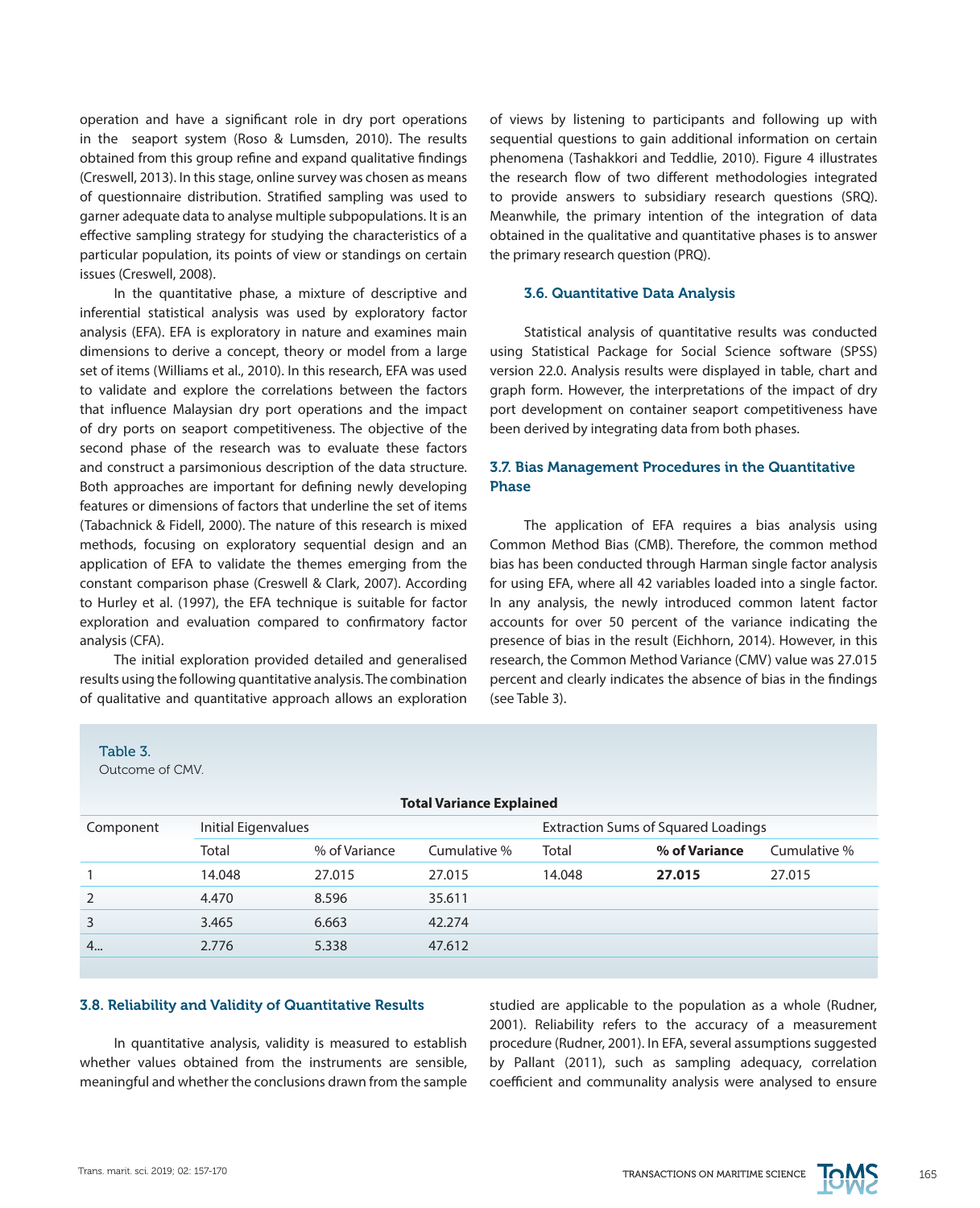the validity and generalisability of the output. The outcome from all assumptions shows that the results are valid and appropriate for generalisation. Content validity means that the questions represent all possibilities of questions available. Content validity was ensured by participants and academic professionals in pretesting, who commented especially on the content of the survey questions, the structure of the survey and the scale (Rudner, 2001).

The stability of the instrument was ensured by survey instrument pre-testing, or in this case the questionnaire. The stability of the instrument yielded almost identical results when the same instrument was repeatedly administered to the same samples at sufficient time intervals (Klassen et al., 2012). The stratification and optimisation of the entire data collection sampling frame enhance the internal consistency of quantitative phase data collection. Survey questions were based on literature and qualitative outcome. Moreover, literature covering studies on dry ports on other continents, such as Europe, Africa, America and some Asian countries was included. Hence, these procedures are a reflection of construct validity, external validity and generalisability of the quantitative phase. The coefficient-alpha is used for testing the reliability of internal consistency. The items scores are continuous variables, i.e. from "Strongly Agree" to "Strongly Disagree"; alpha provides the coefficient for estimating the consistency of values of an instrument. In the coefficientalpha test, the higher the score, the more reliable the generated scale in the questionnaire (Klassen et al., 2012). The acceptance coefficient value was indicated as 0.7 and above as acceptable (Garver et al., 2008).

# 4. DATA MIXING OF QUALITATIVE AND QUANTITATIVE **RESULTS**

The onset of the mixing stage in exploratory sequential design is not after the end of the study. Rather, the mixing stage starts during the development of qualitative and quantitative research questions in the early stage of the study. The combination of qualitative and quantitative research questions in a single study facilitates the inferential process in the interpretation stage (Tashakkori and Teddlie, 2003). The data integration strategy consists of the coherent presentation of data from both phases as shown in Figure 5 (Onwuegbuzie & Teddlie, 2003). In mixed methods research, data integration is crucial for comparison, consolidation, infusion, building and embedding of qualitative phase results into and with quantitative phase results and vice versa to arrive at a new clarification and understanding (Teddlie & Tashakkori, 2006). This process is critical for determining the quality of outcome in mixed methods research, which has been a significant advantage of these methods (Teddlie & Tashakkori, 2003).

In this study, which employs exploratory sequential design, the mixing was made and connections established during the selection of participants for the quantitative follow-up analysis based on qualitative results. An additional connection point is a more detailed examination of phase one results by collecting and analysing the quantitative data in the second phase (Creswell & Clark, 2011). The connection, mixing and inference have been conducted prior to the interpretation stage, meaning



#### Figure 5.

Data integration in mixed methods research (Source: Authors).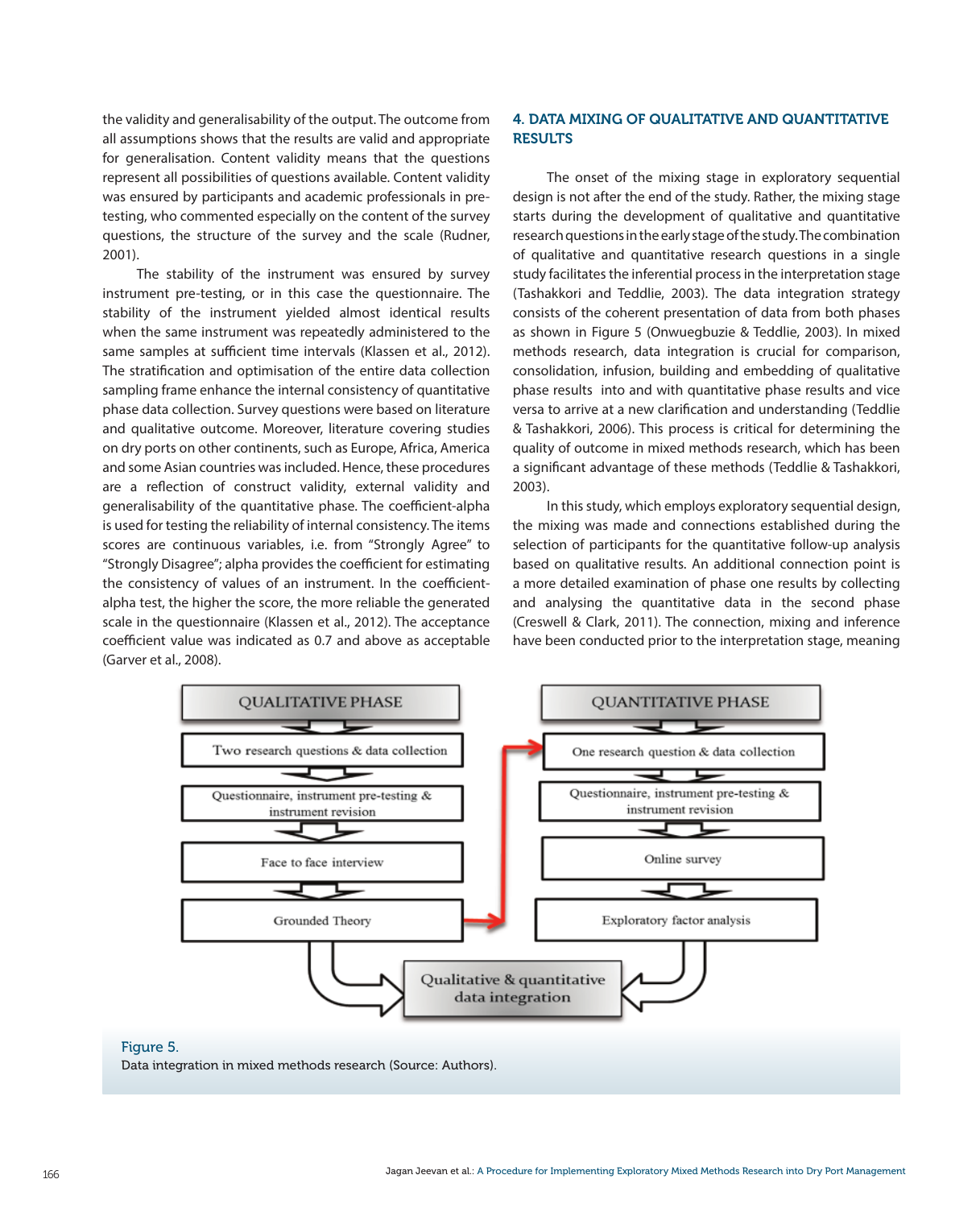that exploratory mixed methods design was implemented throughout the research process.

The evaluation of mixed methods research does not stop when the two methods are connected, but the study must employ at least one method associated with either qualitative or quantitative research (Creswell & Clark, 2011). In this study, the qualitative method was associated with the quantitative method to gain in-depth explanations and generalise quantitative study results. The evaluation of mixed methods revealed, based on the type of mixed methods employed, that priority was given to qualitative rather than quantitative data, as well as the sequence used in the study (Creswell & Clark, 2011). The validation has shown that exploratory mixed methods were clearly used in the study, although qualitative data collection procedure and analysis were prioritised. Figure 6 shows that the integration of qualitative

and quantitative methods commenced at the beginning, rather than at the end of the research.

The fact that mixing started prior to the interpretation stage clearly shows that the exploratory mixed methods design was implemented throughout the research process. The data mixing in this exploratory sequential design did not take place at the end of the study, but rather started during the development of qualitative and quantitative research questions, in the early stage of the study. Secondly, combining qualitative and quantitative research questions in a single study facilitates the mixing process in the interpretation stage. Thirdly, the mixing was conducted during the selection of participants of quantitative follow-up analysis based on qualitative results. Fourthly, the results from phase one have been used as a tool to develop the survey instrument for the collection of data in the quantitative phase.



Figure 6.

Evidence of data integration in the beginning of mixed methods research (Source: Authors).

# 5. DISCUSSION AND CONCLUSION

Dry port studies described in literature mainly adopted the qualitative method, such as Andersson and Roso (2016); Ng et al. (2013); Bergqvist (2013); Roso (2008) and Beresford et al. (2012). This research employed an exploratory sequential design of mixed methods methodology integrating qualitative and quantitative phases in a single research, covering dry ports and seaports. The mixed methods approach has been in use as a research methodology since 1980, especially in the medical science, sociology and education (Creswell & Clark, 2011). By

contrast, there is no clear indication of mixed methods application in maritime-related research (Woo et al., 2013). Therefore, this paper sets an example in this regard.

Despite the usage of mixed methods being a growing trend in social sciences, there is insufficient guidance or frameworks for qualitative and quantitative data integration or mixing in many research studies (Bryman, 2007). Although many research studies allegedly integrated qualitative and quantitative findings (Bazeley & Kemp, 2011), the absence of significant data integration examples and the lack of standard examples of qualitative and quantitative data integration restrict

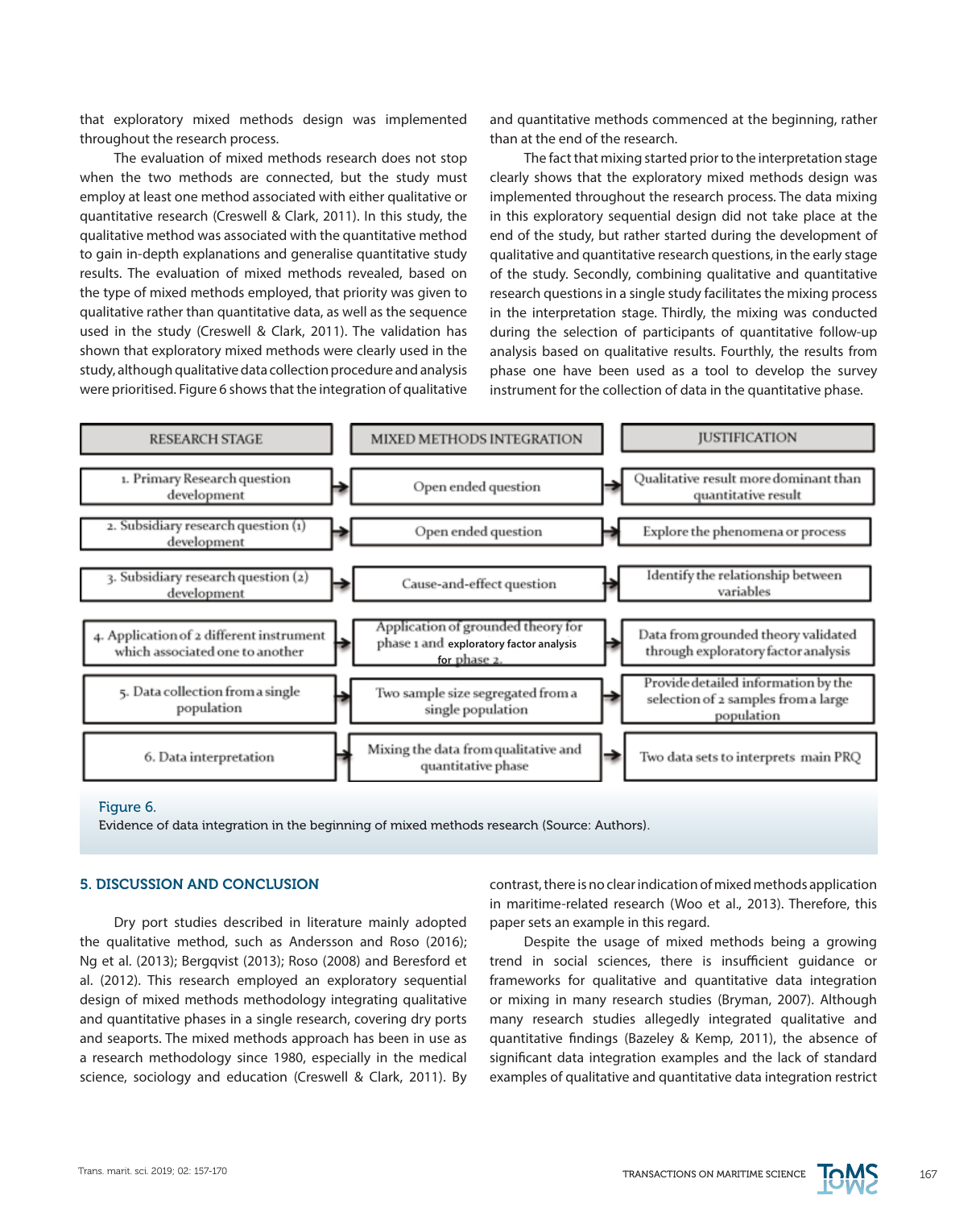the utilisation of mixed methods research. Hence, this research contributes by demonstrating a manner of mixing qualitative and quantitative data.

Innovative design should be incorporated in the mixed methods research design process (Creswell & Clark, 2011). The innovation in the design of mixed methods research in this study is that the advantages of both approaches were exploited to address the primary research question in-depth and ensure the generalisability of research results.

Although mixed methods research does have significant benefits, it is more labour intensive, requires extensive resources and its execution takes considerable time. Semi-structured faceto-face interviews were used to obtain more comprehensive and complex data, but the majority of respondents were reluctant to provide particular important and additional data that they considered confidential, which might have opened a wide scope in the research had they been revealed. Moreover, researcher's bias may have been present in the qualitative phase, during data collection and analysis. To overcome this bias, distance from the interviewees was maintained to prevent them being influenced by any beliefs or judgements of the researcher.

Secondly, the use of online survey may have limitations with respect to coverage, dependence on software and uncertainty about the identity of respondents in the survey (Sue & Ritter, 2007). However, these preconceptions are unjustified because online surveys may produce reliable and quality data (Gosling et al., 2004). Limited by time frame, resources and geographical factors, online survey was used due to its flexibility and high accessibility to dry port stakeholders in Peninsular Malaysia.

Thirdly, sampling approaches applied in both phases of the research may have limitations. Since dry ports, seaports and other stakeholders are geographically scattered across peninsular Malaysia, their identification and accessibility were huge challenges in both phases. In the qualitative phase, a convenience sampling strategy was adopted to identify respondents meeting the required criteria and then choosing them on the first-come-first-chosen basis until the sample size was reached. Unfortunately, some respondents who had agreed to participate withdrew at the last minute due to unavoidable reasons. To reduce the risk of missing interviews with informationrich respondents, interview sessions were held in their own preferred venue and time. The interview sessions were continued until data reached the saturation stage, and similar answers to related topics were obtained.

A list-based stratified sampling strategy was used in the second phase. The ability to control the sampling was an important factor, since low internet speed, multiple responses and false identities could have an impact on the quality of the research outcome. Therefore, a list-based stratified sampling developed to control the situation. The goal of this type of sampling is to increase the number of potential participants of this phase. Sampling control at this stage became important due to the difficulty locating appropriate samples, since the goal of the research involved two major specifications - dry port development and container seaports competitiveness. Since the respondents who participated in this phase were stakeholders who keenly used dry ports, they had to be closely inspected before becoming our respondents. Moreover, this sampling strategy was also intended to increase the number of respondents in order for the results to be applicable to the wider population (Wilkinson & Thornton, 1999).

Limited number of professional personnel capable of giving strategic insights into dry ports limited the number of respondents in the quantitative phase. Therefore, generalisability was ensured by developing a competent quantitative phase survey instrument based on the results of face-to-face interviews and relevant literature on dry port operations and container seaport competitiveness. The combination of these steps helped increase the study's scope and generalisability, because the mixed methods strategy contributed to the reliability and validity of the outcome, as the strengths of one phase countered the weaknesses of the other.

A dry port is still a new and emerging area in maritime logistics. Hence, the application of mixed methods research is suitable for the examination and validation of research results, especially in dry port research. Although the qualitative method was used in most of the literature, mixed methods can provide significant outcomes and are suitable for generalisation. Hence, mixed methods are suitable for studying an emerging issue in any area and then producing a concrete justification based on empirical evidence.

The main problem with mixed methods is data mixing. The mixing stage needs to start at the beginning, especially during PRQ and SRQ development, continue to be applied during the application of two different, mutually connected instruments, as well as during data collection from a single population and during data interpretation. This will ensure the relevance and generalizability of data obtained by mixed methods research.

#### **REFERENCES**

Ng, A.K.Y., Padilha, F. & Pallis, A.A., 2013. Institutions, bureaucratic and logistical roles of dry ports: the Brazilian experiences. Journal of Transport Geography, 27, pp.46– 55. Available at: <http://dx.doi.org/10.1016/j.jtrangeo.2012.05.003>.

Ambrosino, D. & Sciomachen, A., 2014. Location of Mid-range Dry Ports in Multimodal Logistic Networks. Procedia - Social and Behavioral Sciences, 108, pp.118–128. Available at: <http://dx.doi.org/10.1016/j.sbspro.2013.12.825>.

Bask, A. et al., 2014. Development of seaport–dry port dyads: two cases from Northern Europe. Journal of Transport Geography, 39, pp.85–95. Available at: [http://](http://dx.doi.org/10.1016/j.jtrangeo.2014.06.014) [dx.doi.org/10.1016/j.jtrangeo.2014.06.014.](http://dx.doi.org/10.1016/j.jtrangeo.2014.06.014)

Bazeley, P. & Kemp, L., 2011. Mosaics, Triangles, and DNA. Journal of Mixed Methods Research, 6(1), pp.55–72. Available at:<http://dx.doi.org/10.1177/1558689811419514>.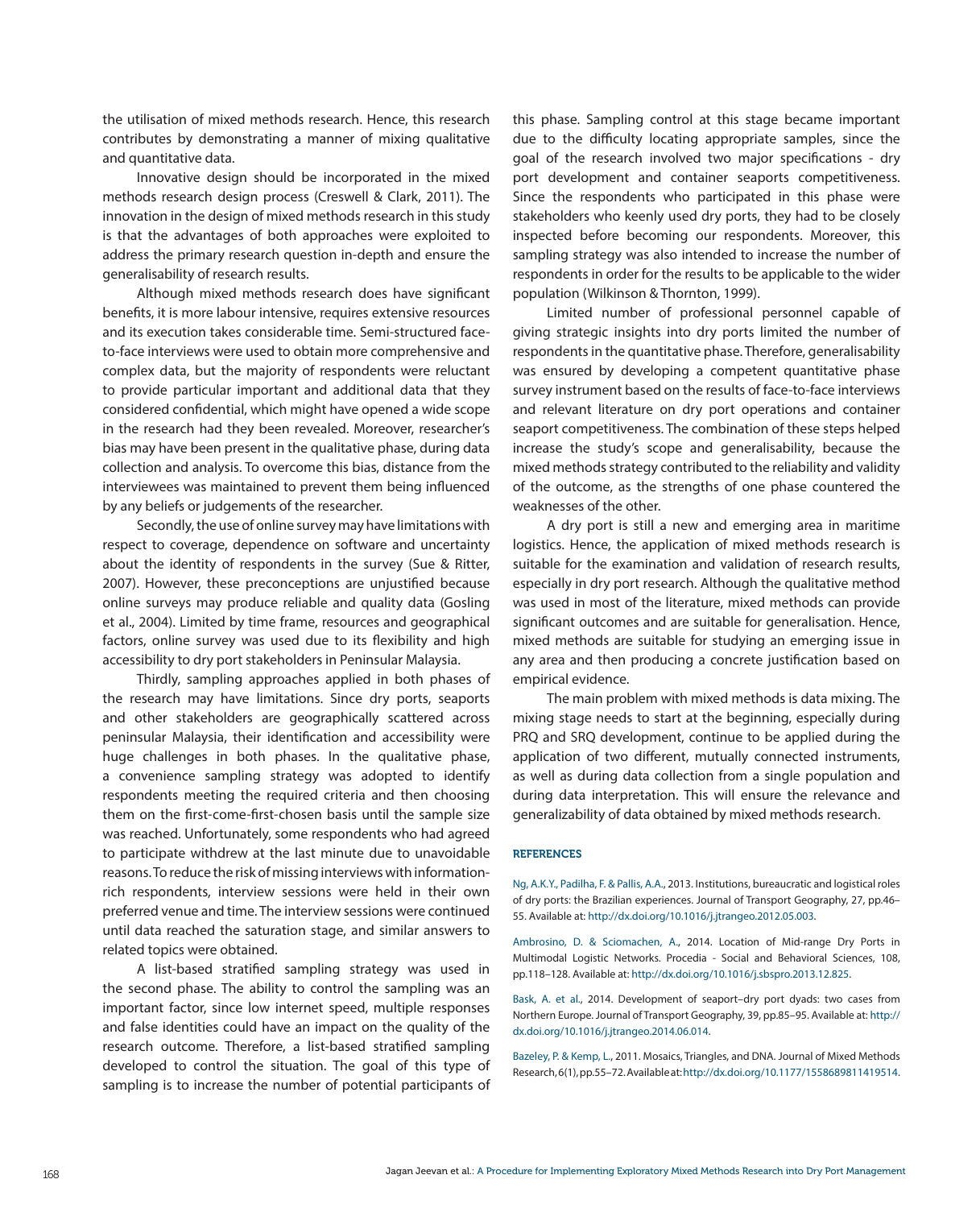Beresford, A. et al., 2012. A study of dry port development in China. Maritime Economics & Logistics, 14(1), pp.73–98. Available at: [http://dx.doi.org/10.1057/](http://dx.doi.org/10.1057/mel.2011.17) [mel.2011.17.](http://dx.doi.org/10.1057/mel.2011.17)

Bryman, A., 2008. Of methods and methodology. Qualitative Research in Organizations and Management: An International Journal, 3(2), pp.159–168. Available at:<http://dx.doi.org/10.1108/17465640810900568>.

Castro, F. G. & Nieri, T., 2008. Culturally-sensitive research: Emerging approaches in theory, measurement and methods for effective research on acculturation, ethnic identity and gender. Workshop conducted at the meeting of the Society for Social Work Research, Washington, DC.

Corbin, J. & Strauss, A., 2008. Basics of Qualitative Research (3rd ed.): Techniques and Procedures for Developing Grounded Theory. Available at: [http://dx.doi.](http://dx.doi.org/10.4135/9781452230153) [org/10.4135/9781452230153](http://dx.doi.org/10.4135/9781452230153).

Crainic, T.G. et al., 2015. Modeling dry-port-based freight distribution planning. Transportation Research Part C: Emerging Technologies, 55, pp.518–534. Available at: [http://dx.doi.org/10.1016/j.trc.2015.03.026.](http://dx.doi.org/10.1016/j.trc.2015.03.026)

Creswell, J. W. & Clark, L. P., 2007. Designing and conducting mixed methods research, 1st edition, Thousand Oaks, California: SAGE publication, USA.

Creswell, J. W., 2008. Educational research: Planning, conducting and evaluating quantitative and qualitative research, 3rd edition, Kevin M. Davis, New Jersey.

Creswell, J. W. & Clark, L. P., 2011. Designing and conducting mixed methods research, 2nd edition, Thousand Oaks, California: SAGE publication., London.

Creswell, J. W., 2013. Research design: Qualitative, quantitative, and mixed methods approaches, SAGE publication, New Jersey.

Cullinane, K. & Wilmsmeier, G., 2011. The Contribution of the Dry Port Concept to the Extension of Port Life Cycles. Handbook of Terminal Planning, pp.359–379. Available at: [http://dx.doi.org/10.1007/978-1-4419-8408-1\\_18](http://dx.doi.org/10.1007/978-1-4419-8408-1_18).

Do, N.-H., Nam, K.-C. & Le, Q.-L.N., 2011. A consideration for developing a dry port system in Indochina area. Maritime Policy & Management, 38(1), pp.1–9. Available at: [http://dx.doi.org/10.1080/03088839.2010.533712.](http://dx.doi.org/10.1080/03088839.2010.533712)

DuBrin, A. J., 2003. Essentials of Management, 6th edition, Thomson South-Western, Peterborough, Ontario.

Eichhorn, B.R., 2014. Common method variance techniques. Cleveland State University, Department of Operations & Supply Chain Management. Cleveland, OH: SAS Institute Inc.

Franklin, C., and Jordan, C., 1997. Qualitative approaches to the generation of knowledge, social work research and evaluation: Quantitative and Qualitative Approaches, Peacock Publishers, Illinois.

Garnwa, P., Beresford, A. and Pettit, S., 2009. Dry ports: a comparative study of the United Kingdom and Nigeria. Development of Dry Ports, 40.

Garver, M.S., Williams, Z. & Taylor, G.S., 2008. Employing latent class regression analysis to examine logistics theory: an application of truck driver retention. Journal of Business Logistics, 29(2), pp.233–257. Available at: [http://dx.doi.](http://dx.doi.org/10.1002/j.2158-1592.2008.tb00094.x) [org/10.1002/j.2158-1592.2008.tb00094.x.](http://dx.doi.org/10.1002/j.2158-1592.2008.tb00094.x)

Gosling, S.D. et al., 2004. Should We Trust Web-Based Studies? A Comparative Analysis of Six Preconceptions About Internet Questionnaires. American Psychologist, 59(2), pp.93–104. Available at: [http://dx.doi.org/10.1037/0003-066x.59.2.93.](http://dx.doi.org/10.1037/0003-066x.59.2.93)

Guba, E.G. and Lincoln, Y.S., 1994. Competing paradigms in qualitative research. Handbook of qualitative research, 2(163-194), p.105.

Hanaoka, S. & Regmi, M.B., 2011. Promoting intermodal freight transport through the development of dry ports in Asia: An environmental perspective. IATSS Research, 35(1), pp.16–23. Available at: [http://dx.doi.org/10.1016/j.iatssr.2011.06.001.](http://dx.doi.org/10.1016/j.iatssr.2011.06.001)

Haralambides, H. & Gujar, G., 2011. The Indian dry ports sector, pricing policies and opportunities for public-private partnerships. Research in Transportation Economics, 33(1), pp.51–58. Available at: [http://dx.doi.org/10.1016/j.retrec.2011.08.006.](http://dx.doi.org/10.1016/j.retrec.2011.08.006)

Henttu, V. & Hilmola, O.-P., 2011. Financial and environmental impacts of hypothetical Finnish dry port structure. Research in Transportation Economics, 33(1), pp.35–41. Available at:<http://dx.doi.org/10.1016/j.retrec.2011.08.004>.

Hurley, A. E., Scandura, T.A., Schriesheim, C.A., Brannick, M.T., Seers, A., Vandenberg, R.J. and Williams, L.J., 1997. Exploratory and confirmatory factor analysis: Guidelines, issues, and alternatives. Journal of Organizational Behaviour, 18(6), pp. 667-683. Available at: [https://doi.org/10.1002/\(sici\)1099-1379\(199711\)18:6%3C667::aid](https://doi.org/10.1002/%28sici%291099-1379%28199711%2918:6%253C667::aid-job874%253E3.0.co%3B2-t)[job874%3E3.0.co;2-t](https://doi.org/10.1002/%28sici%291099-1379%28199711%2918:6%253C667::aid-job874%253E3.0.co%3B2-t).

Jeevan, J., Chen, S. & Lee, E., 2015. The Challenges of Malaysian Dry Ports Development. The Asian Journal of Shipping and Logistics, 31(1), pp.109–134. Available at: [http://dx.doi.org/10.1016/j.ajsl.2015.03.005.](http://dx.doi.org/10.1016/j.ajsl.2015.03.005)

Jeevan, J., Chen, S.-L. & Cahoon, S., 2018a. Determining the influential factors of dry port operations: worldwide experiences and empirical evidence from Malaysia. Maritime Economics & Logistics, 20(3), pp. 476–494. Available at: [http://dx.doi.](http://dx.doi.org/10.1057/s41278-017-0063-y) [org/10.1057/s41278-017-0063-y.](http://dx.doi.org/10.1057/s41278-017-0063-y)

Jeevan, J., Chen, S.-L. & Cahoon, S., 2018. The impact of dry port operations on container seaports competitiveness. Maritime Policy & Management, 46(1), pp.4– 23. Available at: [http://dx.doi.org/10.1080/03088839.2018.1505054.](http://dx.doi.org/10.1080/03088839.2018.1505054)

Jick, T.D., 1979. Mixing Qualitative and Quantitative Methods: Triangulation in Action. Administrative Science Quarterly, 24(4), p.602. Available at: [http://dx.doi.](http://dx.doi.org/10.2307/2392366) [org/10.2307/2392366.](http://dx.doi.org/10.2307/2392366)

Johnson, R.B., Onwuegbuzie, A.J. & Turner, L.A., 2007. Toward a Definition of Mixed Methods Research. Journal of Mixed Methods Research, 1(2), pp.112–133. Available at: [http://dx.doi.org/10.1177/1558689806298224.](http://dx.doi.org/10.1177/1558689806298224)

Kirk, J. & Miller, M., 1986. Reliability and Validity in Qualitative Research. Available at: <http://dx.doi.org/10.4135/9781412985659>.

Klassen, A.C. et al., 2012. Best practices in mixed methods for quality of life research. Quality of Life Research, 21(3), pp.377–380. Available at: [http://dx.doi.org/10.1007/](http://dx.doi.org/10.1007/s11136-012-0122-x) [s11136-012-0122-x](http://dx.doi.org/10.1007/s11136-012-0122-x).

Li, Y., Dong, Q. & Sun, S., 2015. Dry Port Development in China: Current Status and Future Strategic Directions. Journal of Coastal Research, 73, pp.641–646. Available at: [http://dx.doi.org/10.2112/si73-111.1.](http://dx.doi.org/10.2112/si73-111.1)

Monios, J. & Wilmsmeier, G., 2012. Port-centric logistics, dry ports and offshore logistics hubs: strategies to overcome double peripherality? Maritime Policy & Management, 39(2), pp.207–226. Available at: [http://dx.doi.org/10.1080/03088839](http://dx.doi.org/10.1080/03088839.2011.650720) [.2011.650720.](http://dx.doi.org/10.1080/03088839.2011.650720)

Monios, J. & Wilmsmeier, G., 2012. Port-centric logistics, dry ports and offshore logistics hubs: strategies to overcome double peripherality? Maritime Policy & Management, 39(2), pp.207–226. Available at: [http://dx.doi.org/10.1080/03088839](http://dx.doi.org/10.1080/03088839.2011.650720) [.2011.650720.](http://dx.doi.org/10.1080/03088839.2011.650720)

Ng, A.K. and Cetin, I.B., 2012. Locational characteristics of dry ports in developing economies: some lessons from Northern India. Regional Studies, 46(6), pp.757-773. Available at:<https://doi.org/10.1080/00343404.2010.532117>.

Ng, A.Y. and Gujar, G.C., 2009. Government policies, efficiency and competitiveness: The case of dry ports in India. Transport Policy, 16(5), pp.232-239. Available at: [https://doi.org/10.1016/j.tranpol.2009.08.001.](https://doi.org/10.1016/j.tranpol.2009.08.001)